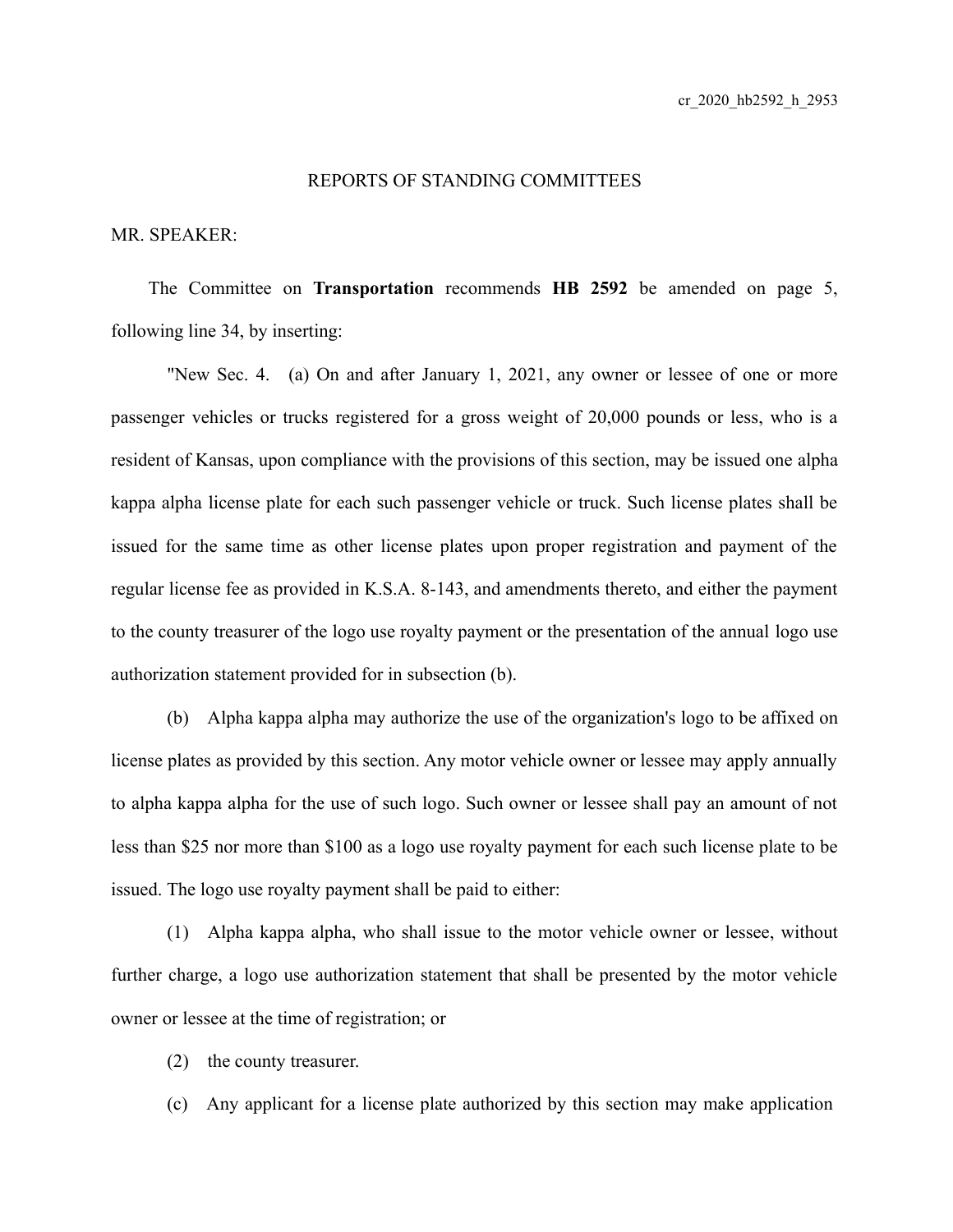for such license plate not less than 60 days prior to such person's renewal of registration date, on a form prescribed and furnished by the director of vehicles, and any applicant for such license plate shall either provide the annual logo use authorization statement provided for in subsection (b) or pay to the county treasurer the logo use royalty payment. Application for registration of a passenger vehicle or truck and issuance of the license plate under this section shall be made by the owner or lessee in a manner prescribed by the director of vehicles upon forms furnished by the director.

(d) No registration or license plate issued under this section shall be transferable to any other person.

(e) The director of vehicles may transfer an alpha kappa alpha license plate from a leased vehicle to a purchased vehicle.

(f) Renewals of registration under this section shall be made annually, upon payment of the fee prescribed in subsection (a), in the manner prescribed in K.S.A. 8-132(b), and amendments thereto. No renewal of registration shall be made to any applicant until such applicant provides to the county treasurer either the annual logo use authorization statement provided for in subsection (b) or the payment of the annual royalty payment. If such statement is not presented at the time of registration or faxed by alpha kappa alpha, or the annual royalty payment is not made to the county treasurer, the applicant shall be required to comply with the provisions of K.S.A. 8-143, and amendments thereto, and return the license plate to the county treasurer of such person's residence.

(g) Alpha kappa alpha shall provide to all county treasurers an electronic mail address where applicants can contact alpha kappa alpha for information concerning the application process or the status of such applicant's license plate application.

(h) Alpha kappa alpha, with the approval of the director of vehicles, shall design a license plate to be issued under the provisions of this section.

(i) As a condition of receiving the alpha kappa alpha license plate and any subsequent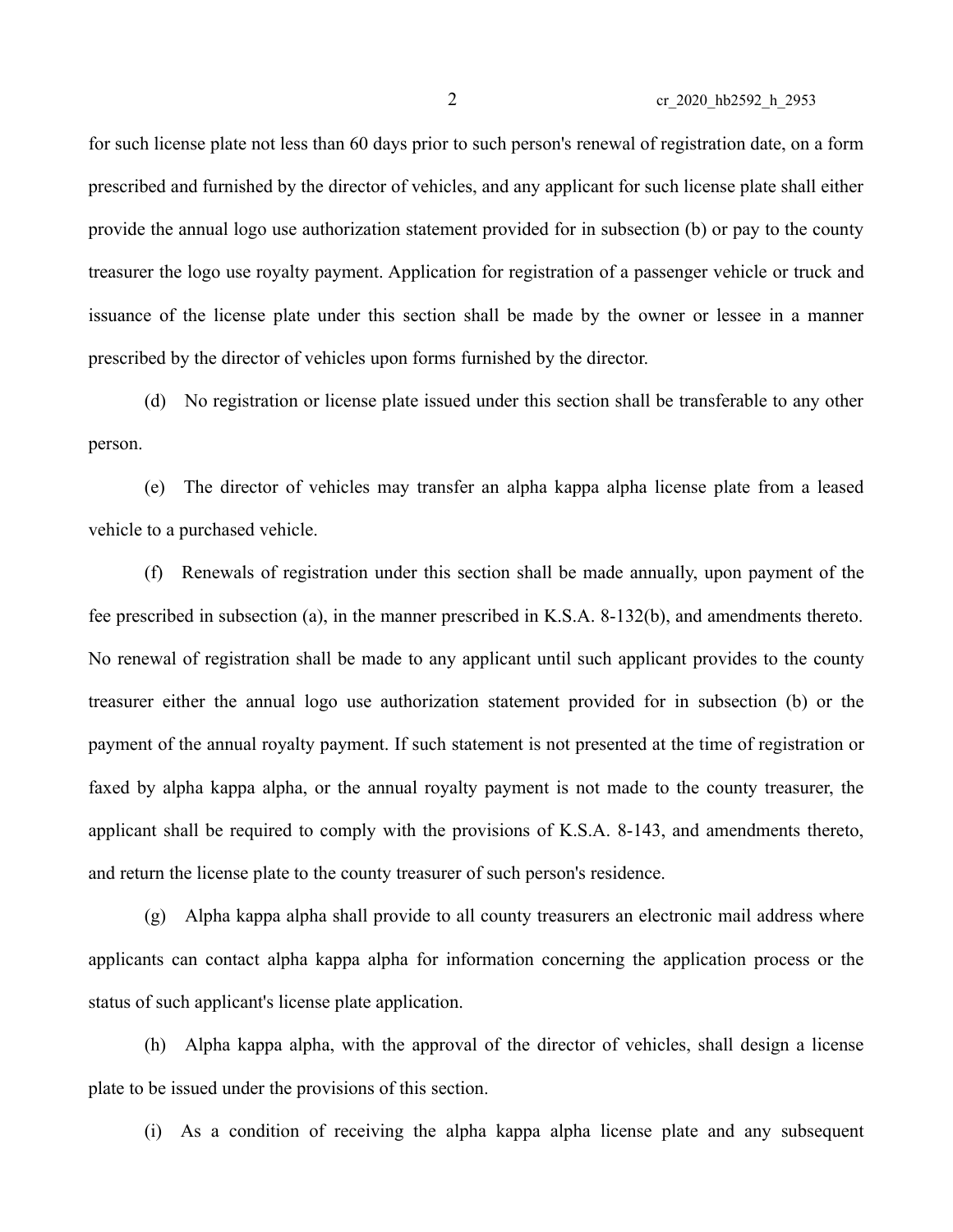registration renewal of such license plate, the applicant shall consent to the division authorizing the division's release of motor vehicle record information, including the applicant's name, address, royalty payment amount, license plate number and vehicle type to alpha kappa alpha and the state treasurer.

(j) The collection and remittance of annual royalty payments by the county treasurer shall be subject to the provisions of K.S.A. 8-1,141(h), and amendments thereto.

New Sec. 5. (a) On and after January 1, 2021, any owner or lessee of one or more passenger vehicles or trucks registered for a gross weight of 20,000 pounds or less, who is a resident of Kansas, upon compliance with the provisions of this section, may be issued one back the badge license plate for each such passenger vehicle or truck. Such license plates shall be issued for the same time as other license plates upon proper registration and payment of the regular license fee as provided in K.S.A. 8- 143, and amendments thereto, and payment to the county treasurer of the law enforcement memorial fee as provided for in subsection (b).

(b) Any applicant for a back the badge license plate authorized by this section shall make an annual payment of a law enforcement memorial fee to the county treasurer of \$50 for each license plate to be issued. Any law enforcement memorial fee payment received pursuant to this section shall be used to support the memorial to law enforcement officers that is located on the grounds of the state capitol established by K.S.A. 75-2250, and amendments thereto.

(c) Any applicant for a license plate authorized by this section may make application for such license plate not less than 60 days prior to such person's renewal of registration date, on a form prescribed and furnished by the director of vehicles, and any applicant for such license plate shall pay to the county treasurer the law enforcement memorial fee as provided for in subsection (b). Application for registration of a passenger vehicle or truck and issuance of the license plate under this section shall be made by the owner or lessee in a manner prescribed by the director of vehicles upon forms furnished by the director.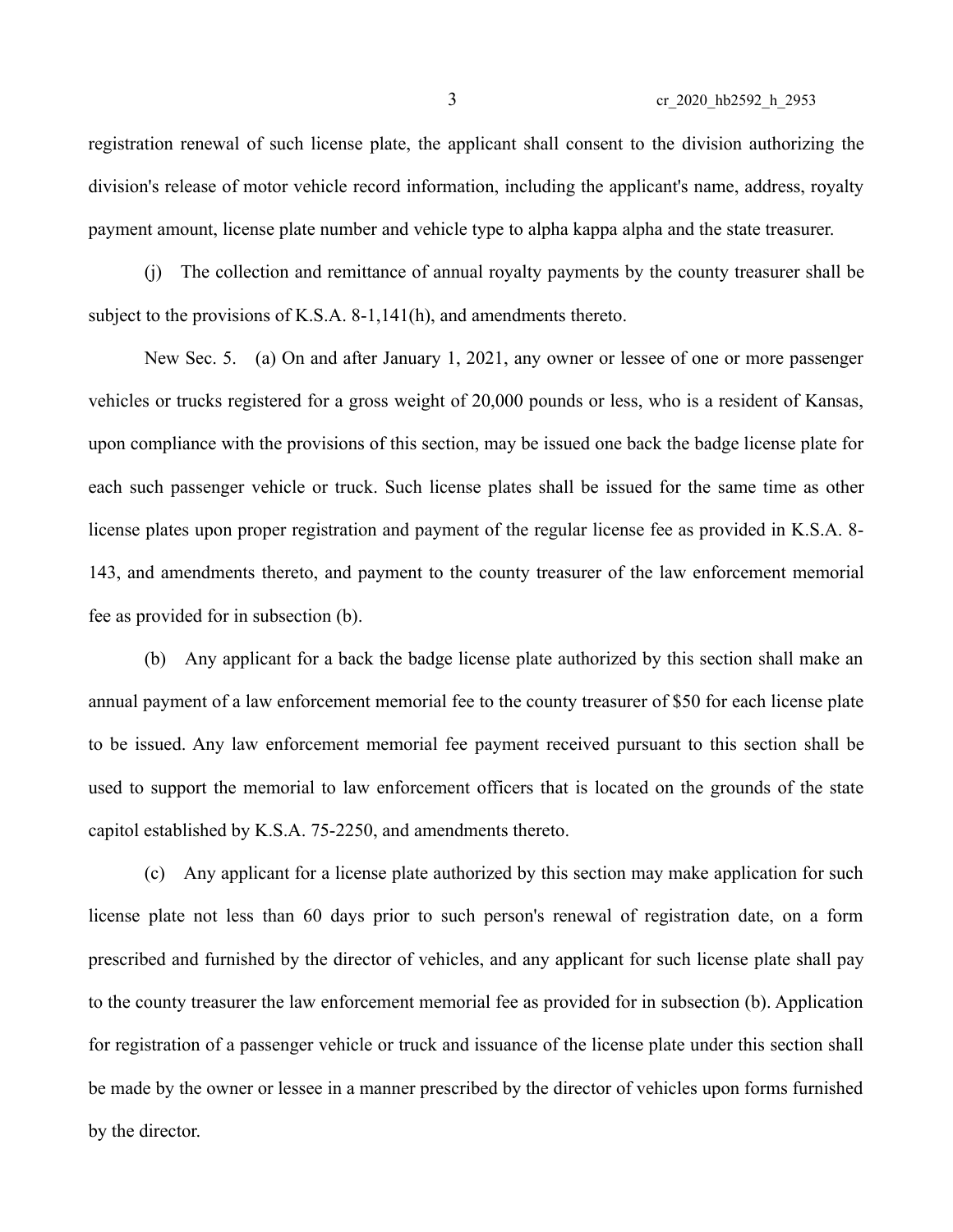(d) No registration or license plate issued under this section shall be transferable to any other person.

(e) The director of vehicles may transfer a back the badge license plate from a leased vehicle to a purchased vehicle.

(f) Renewals of registration under this section shall be made annually, upon payment of the fee prescribed in subsection (a), in the manner prescribed in K.S.A. 8-132(b), and amendments thereto. No renewal of registration shall be made to any applicant until such applicant pays the law enforcement memorial fee to the county treasurer as provided for in subsection (b). If the annual law enforcement memorial fee payment is not made to the county treasurer at the time of registration, the applicant shall be required to comply with K.S.A. 8-143, and amendments thereto, and return the license plate to the county treasurer of such person's residence.

(g) The back the badge license plate shall have a background design, an emblem or colors that designate the license plate as a back the badge license plate.

(h) As a condition of receiving the back the badge license plate and any subsequent registration renewal of such license plate, the applicant shall provide consent to the division authorizing the division's release of motor vehicle record information to the state treasurer, including the applicant's name, address, law enforcement memorial fee payment amount, license plate number and vehicle type.

(i) Annual law enforcement memorial fee payments collected by county treasurers under this section shall be remitted to the state treasurer in accordance with the provisions of K.S.A. 75-4215, and amendments thereto. Upon receipt of each such remittance, the state treasurer shall deposit the entire amount in the state treasury to the credit of the law enforcement memorial fund created by K.S.A. 75- 2250, and amendments thereto. All expenditures from the law enforcement memorial fund shall be made in accordance with K.S.A. 75-2250, and amendments thereto.

New Sec. 6. (a) On and after January 1, 2021, any owner or lessee of one or more passenger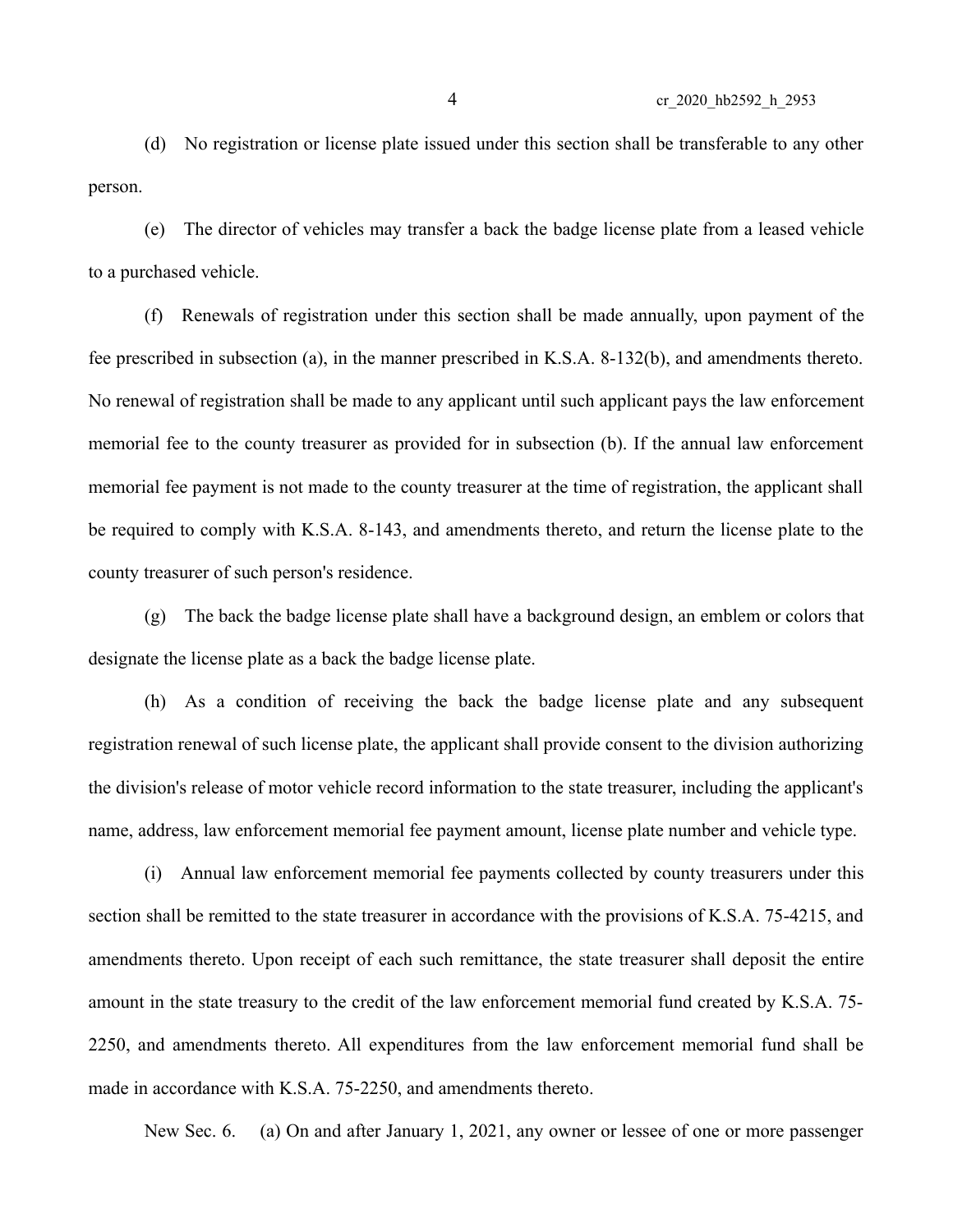vehicles or trucks registered for a gross weight of 20,000 pounds or less, who is a resident of Kansas, upon compliance with the provisions of this section, may be issued one blackout license plate for each such passenger vehicle or truck. This license plate shall be issued for the same time as other license plates upon proper registration and payment of the regular license fee as provided in K.S.A. 8-143, and amendments thereto, and payment to the county treasurer of the local roads improvement fee as provided for in subsection (b).

(b) Any applicant or renewal for a blackout license plate authorized by this section shall make an annual payment of a local roads improvement fee of \$35 to the county treasurer for each license plate to be issued.

(c) Any applicant for a license plate authorized by this section may make application for such license plate not less than 60 days prior to such person's renewal of registration date, on a form prescribed and furnished by the director of vehicles, and any applicant for such license plate shall pay to the county treasurer the local roads improvement fee as provided for in subsection (b). Application for registration of a passenger vehicle or truck and issuance of the license plate under this section shall be made by the owner or lessee in a manner prescribed by the director of vehicles upon forms furnished by the director.

(d) No registration or license plate issued under this section shall be transferable to any other person.

(e) The director of vehicles may transfer a blackout license plate from a leased vehicle to a purchased vehicle.

(f) Renewals of registration under this section shall be made annually, upon payment of the fee prescribed in subsection (a), in the manner prescribed in K.S.A. 8-132(b), and amendments thereto. No renewal of registration shall be made to any applicant until such applicant pays the local roads improvement fee to the county treasurer as provided for in subsection (b). If the annual local roads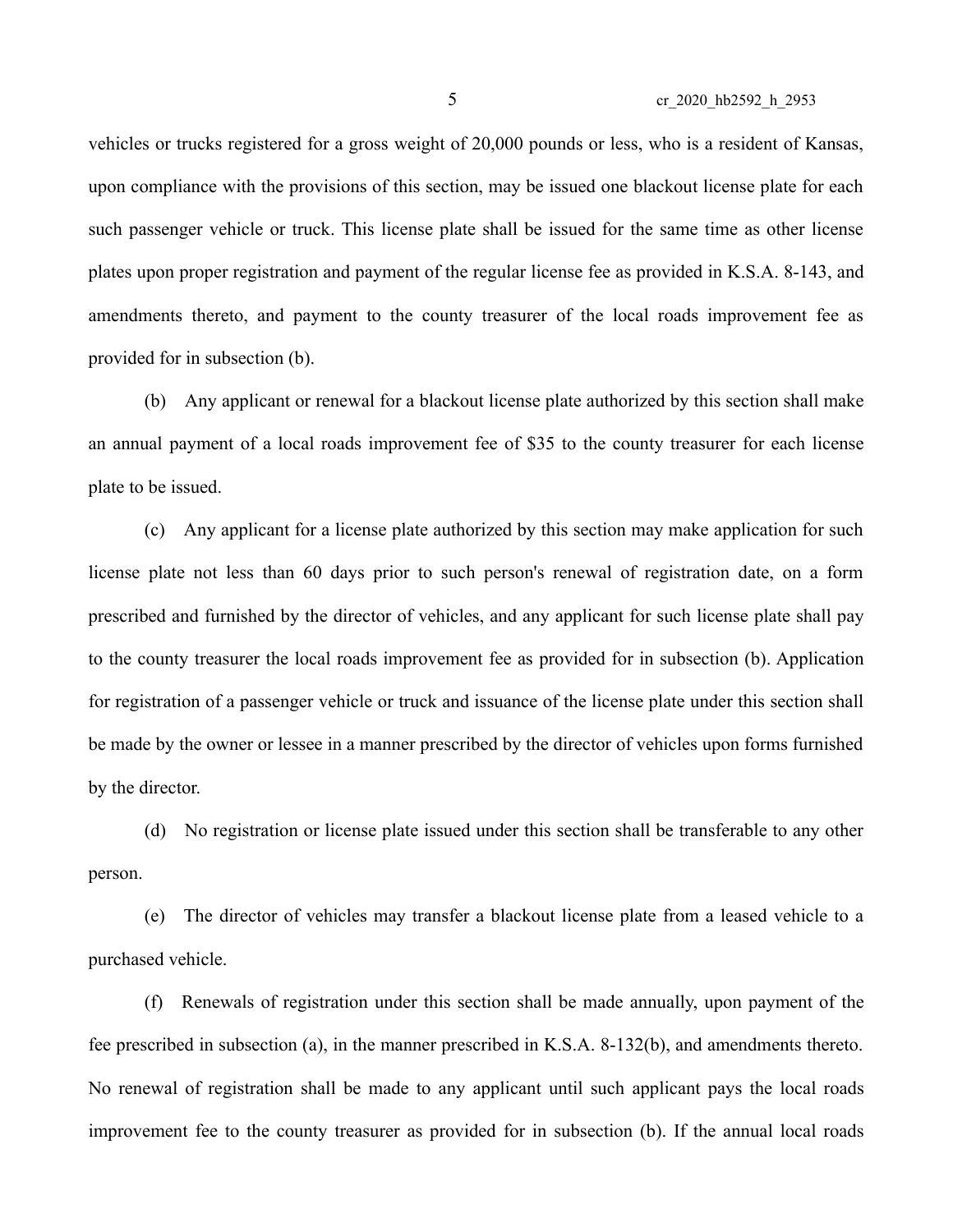improvement fee payment is not made to the county treasurer at the time of registration, the applicant shall be required to comply with K.S.A. 8-143, and amendments thereto, and return the license plate to the county treasurer of such person's residence.

(g) The blackout license plate shall have a background design, an emblem or colors that designate the license plate as a blackout license plate.

(h) As a condition of receiving the blackout license plate and any subsequent registration renewal of such license plate, the applicant shall provide consent to the division authorizing the division's release of motor vehicle record information to the state treasurer, including the applicant's name, address, local roads improvement fee amount, license plate number and vehicle type.

(i) Annual local roads improvement fee payments collected by county treasurers under this section shall be remitted to the state treasurer in accordance with the provisions of K.S.A. 75-4215, and amendments thereto. Upon receipt of each such remittance, the state treasurer shall deposit the entire amount in the state treasury to the credit of the local roads improvement fund. The local roads improvement fund is hereby created in the state treasury and shall be administered by the secretary of transportation. Expenditures from the local roads improvement fund may be made for the purposes of providing state moneys for a cost-share program between the department of transportation and participating cities and counties for modernization and expansion projects in such cities and counties. Participating cities and counties shall provide local moneys to match expenditures of state moneys from the local roads improvement fund on a minimum of \$1 of local moneys to a maximum of \$3 of state moneys basis. All expenditures from the local roads improvement fund shall be made in accordance with appropriation acts upon warrants of the director of accounts and reports issued pursuant to vouchers approved by the secretary of transportation or the secretary's designee.";

Also on page 5, in line 43, by striking "500" and inserting "250";

On page 6, in line 4, by striking "or" and inserting a comma; also in line 4, after "8-1,188" by